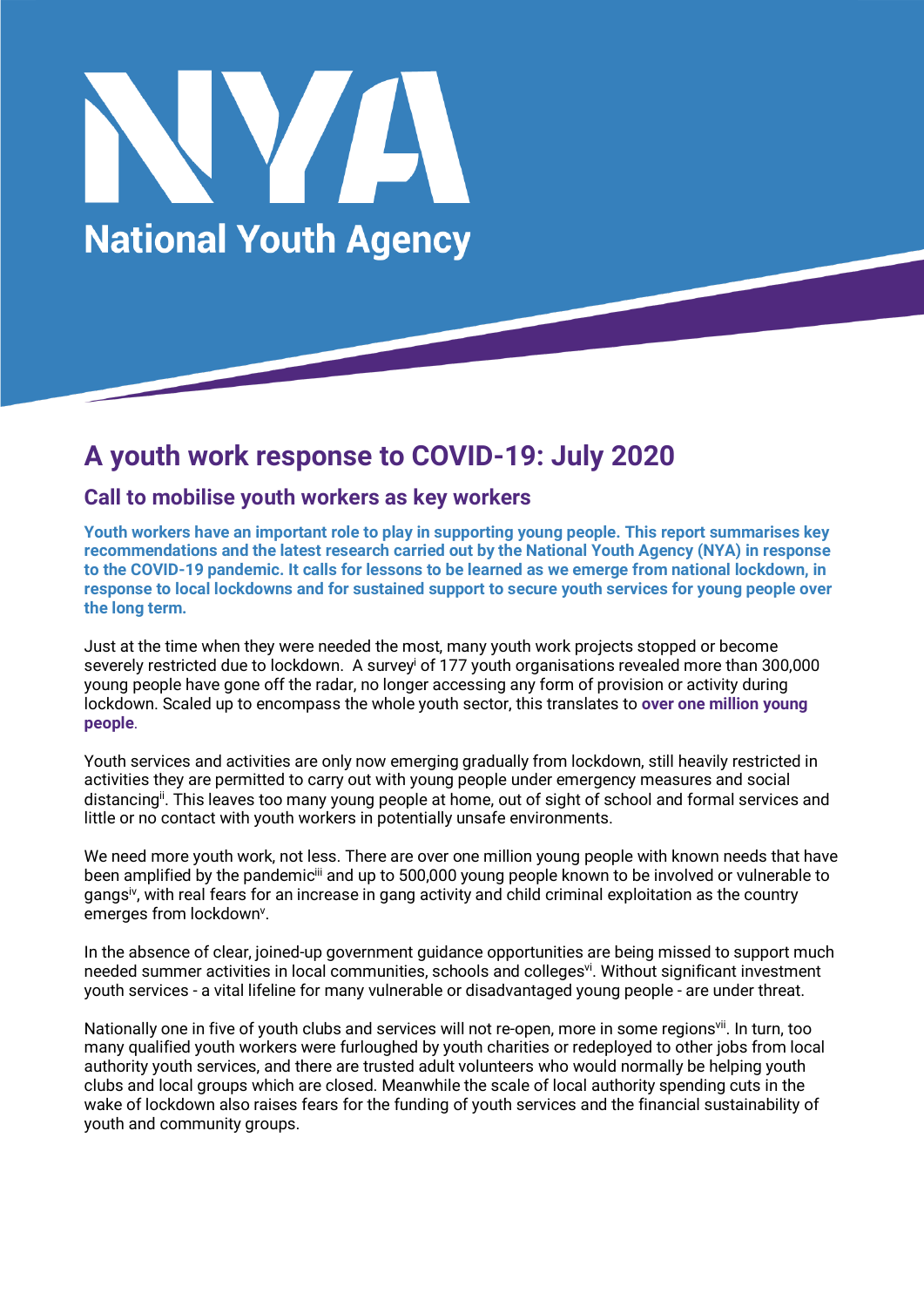To secure youth services, Government guidance needs to classify youth services as an essential service and mobilise youth workers as part of a clear plan to re-open schools, colleges and alternative provision, and to support vulnerable young people over the summer.

To mobilise youth workers, this must be emboldened by guidance from the Department for Education, Home Office and Ministry for Housing and Local Government to provide clarity on key worker status for youth workers by schools, violence reduction units and local authorities.

## **NYA is calling for:**

- **1. A cross-departmental response from the Government to recognise youth services and as an essential service to provide support to the most vulnerable young people alongside other statutory services, violence reduction units and local authority resilience hubs.**
- **2. Clarity in guidance to classify youth workers as 'key workers'; with significant investment in training and up-skilling of youth workers and trusted adult volunteers in response to COVID-19, including on safeguarding, trauma, bereavement and mental health.**
- **3. An urgent package of support to deploy youth workers for summer activities, the local engagement of youth work professionals alongside schools and detached youth work to take place in parks and open spaces as an adjunct to policing.**
- **4. The mobilisation and up-skilling of trusted adult volunteers, including safeguarding training, and young people as youth support workers making use of government bursaries (Level 1 to 3) and the apprenticeship levy.**
- **5. A Youth Service Guarantee for at least two qualified youth workers and a team of youth support workers for each secondary school catchment area. This can be underpinned by opening up professional learning and career pathways in teaching, social work, policing and youth work.**
- **6. The inclusion of young people with their voices heard in the evidence, decision-making and response to COVID-19, to be treated fairly and ambitious for their future.**

# **Anne Longfield, Children's Commissioner for England**

Over two million children in England are living with a vulnerable family background and over half are at tricky stages in their adolescent lives. Many more have had their lives turned upside down by COVID-19. That's why it's so important to recognise youth workers as key workers, mobilised to reach out to vulnerable young people to provide support and an essential life line during these turbulent times.

## **Leigh Middleton, NYA CEO**

Youth work provides a safe space for young people to go to, things to do and someone to talk to who knows what is needed. Youth services must be enabled, empowered and up-skilled to do more to meet the immediate needs of vulnerable young people through the pandemic and the challenges from the global recession.

As we emerge from lockdown the scale of the task requires the mobilisation of youth workers and related professionals, supported by an army of skilled volunteers and safeguarding training, to make sure those young people have the help they need to recover, make sound choices and get ahead in life. Anything less is selling our young people short.